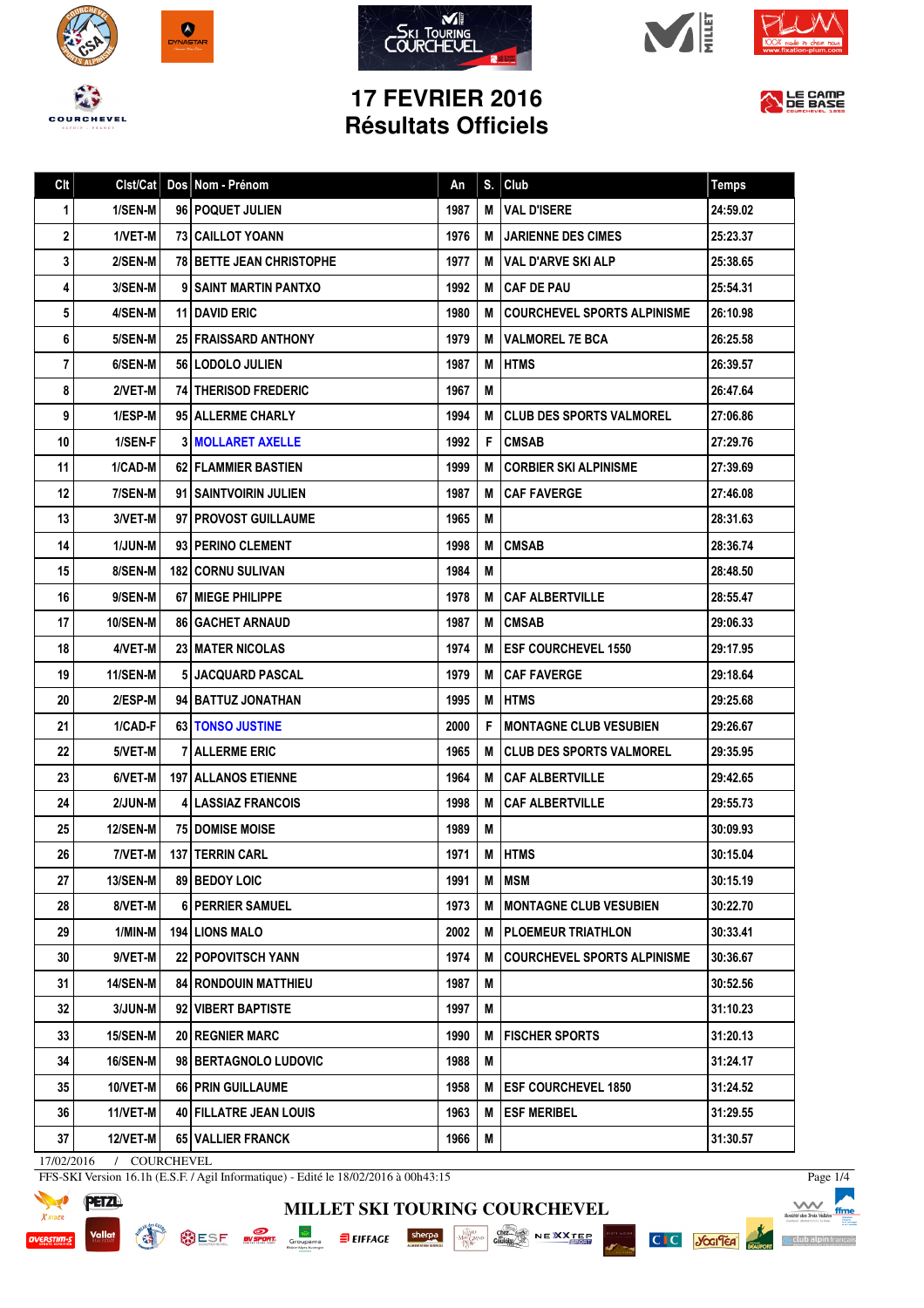| Clt | Clst/Cat        |   | Dos Nom - Prénom                   | An   | S. | Club                               | <b>Temps</b> |
|-----|-----------------|---|------------------------------------|------|----|------------------------------------|--------------|
| 38  | 4/JUN-M         |   | 59 CANGOUET BENJAMIN               | 1997 | M  |                                    | 31:36.18     |
| 39  | 1/VET-F         |   | <b>100   LATHURAZ VERONIQUE</b>    | 1968 | F  | <b>COURCHEVEL SPORTS ALPINISME</b> | 31:38.94     |
| 40  | 17/SEN-M        | 8 | <b>BRONSTEIN DAN</b>               | 1977 | M  |                                    | 31:46.47     |
| 41  | 2/SEN-F         |   | 83 NODET ELSA                      | 1990 | F  | <b>CHAMONIX SKI ALPINISME</b>      | 31:48.90     |
| 42  | 13/VET-M        |   | 153 DAVID GREGORY                  | 1971 | M  | <b>MSM</b>                         | 31:51.64     |
| 43  | <b>18/SEN-M</b> |   | <b>12 CASACCIA FILIPPO</b>         | 1984 | M  | <b>MARMALADE SKI SCHOOL</b>        | 31:53.56     |
| 44  | 14/VET-M        |   | <b>124 SIMOND PASCAL</b>           | 1967 | M  |                                    | 31:56.54     |
| 45  | 5/JUN-M         |   | <b>76 GUITTET THEO</b>             | 1998 | M  | <b>MSM</b>                         | 32:06.78     |
| 46  | 15/VET-M        |   | <b>64 CHENO CYRIL</b>              | 1972 | M  | <b>VCPA</b>                        | 32:47.89     |
| 47  | 16/VET-M        |   | <b>145   CHEDAL ANGLAY JOSEPH</b>  | 1959 | M  |                                    | 33:02.32     |
| 48  | 17/VET-M        |   | <b>61 BRAISAZ STEPHANE</b>         | 1975 | M  |                                    | 33:05.12     |
| 49  | 18/VET-M        |   | <b>21 BERQUET RENAUD</b>           | 1962 | M  |                                    | 33:11.43     |
| 50  | 2/CAD-M         |   | <b>186 COLLIARD DORIAN</b>         | 1999 | M  | <b>MSM</b>                         | 33:20.56     |
| 51  | 3/SEN-F         |   | 90 BUGNARD CORAIL                  | 1991 | F  | <b>COURCHEVEL SPORTS ALPINISME</b> | 33:48.13     |
| 52  | 19/VET-M        |   | <b>60   SARREAU PHILIPPE</b>       | 1966 | M  |                                    | 34:03.72     |
| 53  | <b>19/SEN-M</b> |   | <b>187 I ROCCA SERRA MAXIME</b>    | 1977 | M  | <b>ESF ARC 1800</b>                | 34:12.22     |
| 54  | 20/VET-M        |   | 106   MOULLEC JEAN CLAUDE          | 1971 | M  |                                    | 34:28.96     |
| 55  | 2/VET-F         |   | <b>142 OTTO-BRUC FABIENNE</b>      | 1969 | F  | <b>MONTAGNE CLUB VESUBIEN</b>      | 34:46.08     |
| 56  | 21/VET-M        |   | 80   LINDSAY-FYNN JAMES            | 1975 | M  | <b>LONDON CLUB AVIRON</b>          | 35:15.83     |
| 57  | <b>20/SEN-M</b> |   | <b>79 CLARET LOIC</b>              | 1985 | M  |                                    | 36:11.71     |
| 58  | 3/VET-F         |   | <b>131   POMMAT STEPHANIE</b>      | 1976 | F  | <b>COURCHEVEL SPORTS ALPINISME</b> | 36:40.39     |
| 59  | <b>22/VET-M</b> |   | <b>143 GONCALVES PASCAL</b>        | 1964 | M  |                                    | 36:47.46     |
| 60  | 4/SEN-F         |   | <b>109 POULET LAURENCE</b>         | 1977 | F  | <b>COURCHEVEL SPORTS ALPINISME</b> | 36:48.50     |
| 61  | 5/SEN-F         |   | <b>163   CAILLET PAULINE</b>       | 1983 | F  | <b>ESF COURCHEVEL 1850</b>         | 36:58.74     |
| 62  | 23/VET-M        |   | <b>136 VITALE CRISTIANO</b>        | 1970 | M  |                                    | 37:00.86     |
| 63  | 4/VET-F         |   | 133 BARTNICKI MIREILLE             | 1970 | F  | <b>CAF ALBERTVILLE</b>             | 37:03.78     |
| 64  | 24/VET-M        |   | <b>146 DENCHE PIERRE</b>           | 1972 | M  |                                    | 37:12.54     |
| 65  | 5/VET-F         |   | <b>111 DOIX SEVERINE</b>           | 1976 | F  | <b>ESF COURCHEVEL 1850</b>         | 37:29.02     |
| 66  | 21/SEN-M        |   | <b>167 THEVENIOT PETER</b>         | 1987 | M  | <b>MSM</b>                         | 37:31.68     |
| 67  | 2/CAD-F         |   | <b>127 I DAVID CLEMENCE</b>        | 2000 | F  | <b>MSM</b>                         | 37:39.50     |
| 68  | 6/VET-F         |   | <b>105 BATCHELOR MELANIE</b>       | 1970 | F  | <b>COURCHEVEL SPORTS ALPINISME</b> | 37:53.90     |
| 69  | <b>22/SEN-M</b> |   | <b>154 BLATON ALEXIS</b>           | 1980 | M  |                                    | 38:11.08     |
| 70  | 6/SEN-F         |   | <b>157   MORAND SABINE</b>         | 1981 | F  | <b>AUTHENTIC NUTRITION</b>         | 38:15.87     |
| 71  | 2/MIN-M         |   | <b>188 I MATER HUGO</b>            | 2002 | M  | <b>SKI DE FOND BOZEL</b>           | 38:17.41     |
| 72  | 25/VET-M        |   | <b>196   DANIELE NORBERT</b>       | 1968 | M  | I ECI                              | 38:22.09     |
| 73  | <b>23/SEN-M</b> |   | <b>181   FECHOZ CEDRIC</b>         | 1986 | M  | <b>ESF COURCHEVEL 1550</b>         | 38:38.59     |
| 74  | <b>24/SEN-M</b> |   | 168 FALK JOSE LUIZ                 | 1987 | M  |                                    | 38:41.43     |
| 75  | 7/SEN-F         |   | <b>170   MAGISSON DIXANDRA</b>     | 1981 | F  | <b>SKI MONTAGNE</b>                | 38:46.95     |
| 76  | 7/VET-F         |   | <b>139   GACHET MAUROZ PASCALE</b> | 1958 | F  | <b>ESF COURCHEVEL 1550</b>         | 38:53.38     |
| 77  | 26/VET-M        |   | <b>190 LIONS CHRISTOPHE</b>        | 1969 | M  | CYCLO CLUB CARNAC                  | 38:55.00     |
| 78  | <b>27/VET-M</b> |   | 123   CUYALA JEAN MATHIEU          | 1967 | Μ  |                                    | 39:09.44     |
| 79  | 1/SVET-M        |   | 198 JANNI ROBERT                   | 1953 | M  | <b>ESF COURCHEVEL 1550</b>         | 39:18.75     |

17/02/2016 / COURCHEVEL

FFS-SKI Version 16.1h (E.S.F. / Agil Informatique) - Edité le 18/02/2016 à 00h43:15

Page 2/4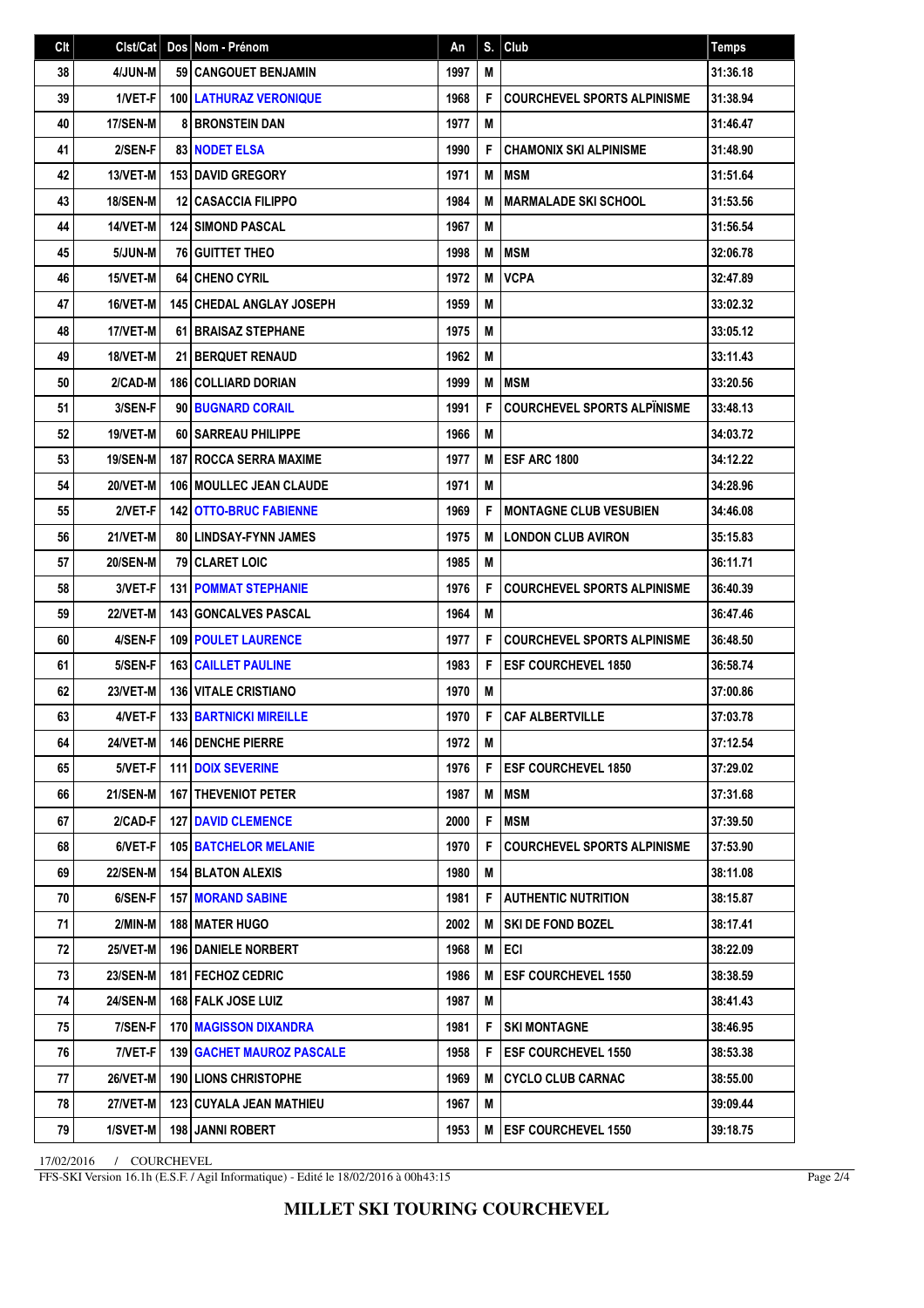| C <sub>It</sub> | Clst/Cat        | Dos Nom - Prénom                    | An   |   | $S.$ Club                          | <b>Temps</b> |
|-----------------|-----------------|-------------------------------------|------|---|------------------------------------|--------------|
| 80              | 3/CAD-M         | <b>152 LIONS TANGUY</b>             | 1999 | M | <b>CIMA PAYS D'AURAY</b>           | 40:04.82     |
| 81              | 6/JUN-M         | <b>101 LIONS LOIC</b>               | 1997 | M | <b>LANESTER HAND BALL</b>          | 40:13.60     |
| 82              | 28/VET-M        | <b>126 DURANSSEAU JEAN FRANCOIS</b> | 1969 | M |                                    | 40:16.41     |
| 83              | <b>25/SEN-M</b> | <b>228 CONVERT THIBAUT</b>          | 1978 | M |                                    | 40:17.97     |
| 84              | 7/JUN-M         | <b>112 DURANSSEAU ALEXANDRE</b>     | 1996 | M |                                    | 40:28.31     |
| 85              | 1/SVET-F        | <b>155 MONGELLAZ MICHELE</b>        | 1956 | F |                                    | 40:38.76     |
| 86              | 29/VET-M        | <b>286 FLAMMIER VINCENT</b>         | 1971 | M | <b>JARRIENNE DES CIMES</b>         | 40:54.97     |
| 87              | 8/SEN-F         | <b>150   PAGNOD NOELLA</b>          | 1990 | F | <b>AIX-LES-BAINS</b>               | 40:59.18     |
| 88              | 4/CAD-M         | <b>169 CHENO JULIEN</b>             | 2000 | M | <b>VCPA</b>                        | 41:07.99     |
| 89              | 30/VET-M        | <b>195   MACKAY CHARLES</b>         | 1961 | M |                                    | 41:09.32     |
| 90              | 31/VET-M        | <b>189   MONTMAYEUR RAPHAEL</b>     | 1975 | M |                                    | 41:16.03     |
| 91              | 8/JUN-M         | <b>134 EVE JULIEN</b>               | 1998 | M |                                    | 41:39.19     |
| 92              | 32/VET-M        | <b>121 MARTIN STEFAN</b>            | 1965 | M |                                    | 41:59.85     |
| 93              | 33/VET-M        | 107 CANATELLA PHILLIPPE             | 1968 | M |                                    | 42:25.50     |
| 94              | 34/VET-M        | 239 MAZEYRAT ERIC                   | 1963 | M | <b>ESF COURCHEVEL 1850</b>         | 42:28.14     |
| 95              | <b>26/SEN-M</b> | <b>183 I DENNEVAULT DAVID</b>       | 1979 | M |                                    | 42:32.39     |
| 96              | 8/VET-F         | <b>158 MOULLEC BRIGITTE</b>         | 1972 | F |                                    | 42:47.04     |
| 97              | 35/VET-M        | <b>151 MILLAN RICHARD</b>           | 1970 | M |                                    | 43:05.86     |
| 98              | 36/VET-M        | <b>185 GUEYFFIER FRANCOIS</b>       | 1961 | M |                                    | 43:26.55     |
| 99              | 2/SVET-M        | <b>202 DOIX PHILLIPE</b>            | 1947 | M | <b>ESF COURCHEVEL 1850</b>         | 43:31.51     |
| 100             | 37/VET-M        | <b>291 ROBINSON ANDREW</b>          | 1966 | M |                                    | 43:42.09     |
| 101             | 38/VET-M        | 58 SYRIKOV CYRIL                    | 1971 | M |                                    | 44:26.79     |
| 102             | 39/VET-M        | <b>216 MUGNIER PHILIPPE</b>         | 1959 | M | <b>ESF COURCHEVEL 1850</b>         | 44:32.78     |
| 103             | 3/SVET-M        | 205 BLANC YVES                      | 1954 | M | <b>ESF COURCHEVEL 1650</b>         | 44:36.55     |
| 104             | 40/VET-M        | <b>223 POSCHMANN GAETAN</b>         | 1973 | M |                                    | 45:10.45     |
| 105             | 41/VET-M        | 290 VITAL FREDERIC                  | 1966 | M | <b>GIPSO</b>                       | 45:19.76     |
| 106             | 42/VET-M        | 215 ROBINSON JULES                  | 1969 | M |                                    | 45:21.21     |
| 107             | 43/VET-M        | 283 VEREVSKY ANDRE                  | 1974 | М |                                    | 45:37.11     |
| 108             | 9/SEN-F         | <b>293 FRANCHINO MIREILLE</b>       | 1979 | F | <b>COURCHEVEL SPORTS ALPINISME</b> | 45:58.69     |
| 109             | <b>10/SEN-F</b> | 141 COSTY SOPHIE                    | 1984 | F |                                    | 46:03.35     |
| 110             | 44/VET-M        | <b>184 BUSTAMANTE MANUEL</b>        | 1964 | M |                                    | 46:22.14     |
| 111             | <b>45/VET-M</b> | <b>245 SPADA STEPHANE</b>           | 1971 | M |                                    | 46:45.62     |
| 112             | 9/JUN-M         | 279 RIT ANTOINE                     | 1997 | M |                                    | 46:57.73     |
| 113             | 9/VET-F         | 237 CLIFFORD KATARINA               | 1972 | F |                                    | 47:15.73     |
| 114             | 5/CAD-M         | 249 HENRAS ROBIN                    | 2000 | M |                                    | 47:43.68     |
| 115             | 46/VET-M        | 234   PAYAN AMANDITO                | 1976 | M |                                    | 48:29.38     |
| 116             | 10/VET-F        | <b>247 CROFT GEORGIANA</b>          | 1964 | F |                                    | 48:51.15     |
| 117             | 47/VET-M        | 240 ROUERS ANTHONY                  | 1975 | M |                                    | 49:07.04     |
| 118             | 48/VET-M        | 156 BODEAU HERVE                    | 1965 | M | <b>PETZL</b>                       | 49:15.63     |
| 119             | 11/VET-F        | 296 VEREVSKY TATIANA                | 1972 | F |                                    | 49:17.34     |
| 120             | 49/VET-M        | 246 ROUGET LAURENT                  | 1969 | M |                                    | 49:18.74     |
| 121             | 27/SEN-M        | 284 GUNTZ JEREMY                    | 1983 | M | <b>ESF COURCHEVEL 1550</b>         | 49:25.51     |

17/02/2016 / COURCHEVEL

FFS-SKI Version 16.1h (E.S.F. / Agil Informatique) - Edité le 18/02/2016 à 00h43:16

Page 3/4